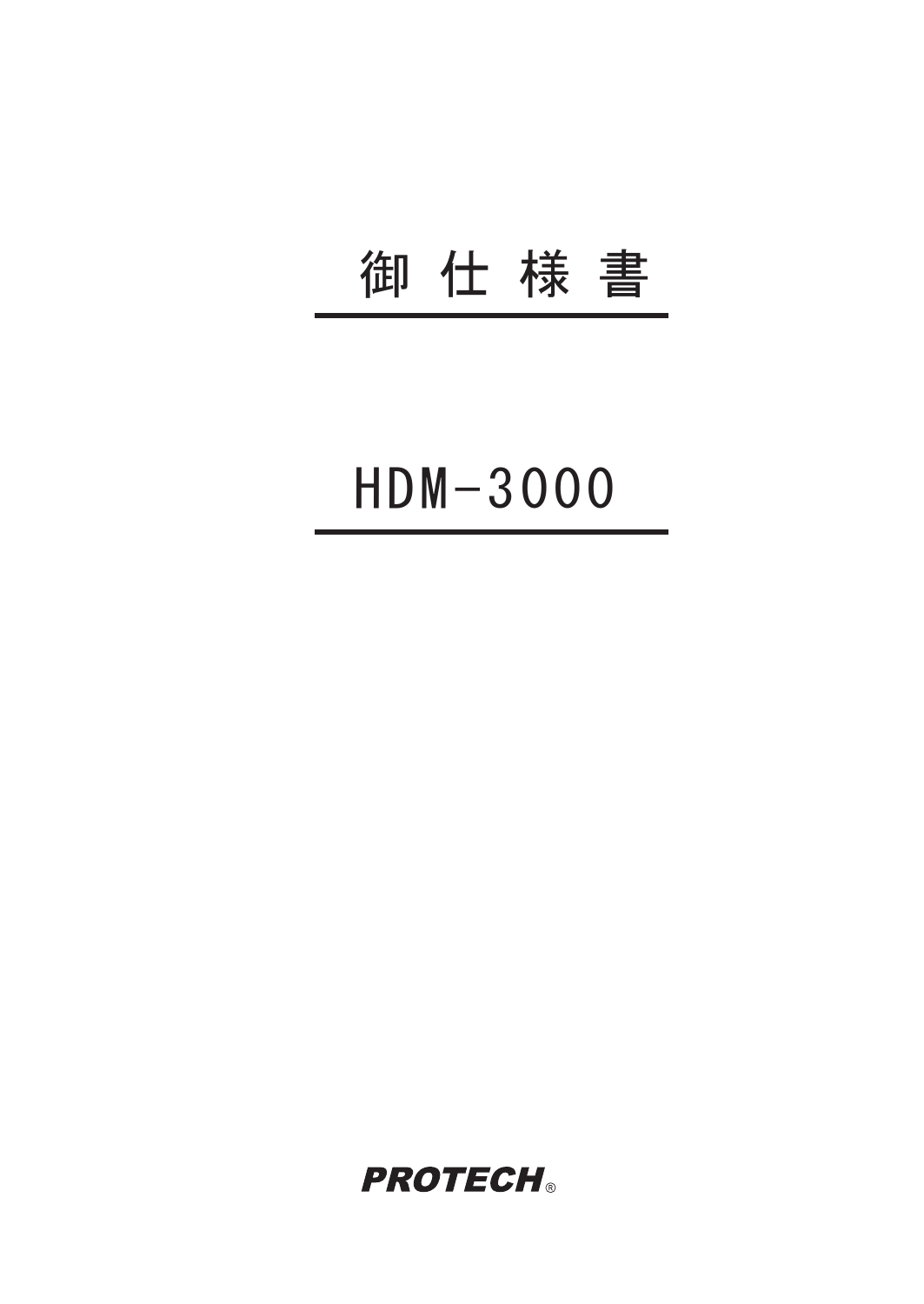### Specifications

#### HDM-3000 HDM-3000 仕様

| 画像<br>Display                                      |                          |                                                         |                                    |                       |             |         |
|----------------------------------------------------|--------------------------|---------------------------------------------------------|------------------------------------|-----------------------|-------------|---------|
| LCD Panel                                          |                          | TFT-LCD Active Matrix (IPS)                             |                                    |                       | LCD パネル     |         |
| Size                                               |                          | 5.0 inch diagonal (108.0(H) x 64.8(V) mm)               |                                    | (3 Displays in a row) | 画面サイズ       |         |
| Aspect Ratio                                       |                          | 16:9(16:10)                                             |                                    | アスペクト比                |             |         |
| Resolution                                         |                          | 800 (H) x 480 (V) x 3 (RGB). E?ective Pixels            |                                    |                       | 解像度         |         |
| Viewing Angle                                      |                          | 170 $^{\circ}$ (H), 170 $^{\circ}$ (V)                  |                                    |                       | 視野角         |         |
| Color                                              |                          | 16.7M Colors (8 bit)                                    |                                    | 色再現性                  |             |         |
| Input / Output                                     |                          |                                                         |                                    |                       |             | 入力 / 出力 |
| DC IN                                              |                          | XLR 4-pin (male)                                        |                                    |                       | DC 電源       |         |
| SDI(HD/SD)<br>1 N                                  |                          | BNC x2<br>/ 1 Screen                                    |                                    |                       | SDI 入力      |         |
| $SDI$ (HD/SD)<br>0UT                               |                          | BNC x1<br>Loop Thru<br>/ 1 Screen                       |                                    |                       | SDI 出力      |         |
| OPTION INPUT                                       |                          | HD Component/ DVI Input Port / 1 Screen                 |                                    |                       | オプション入力     |         |
| AUDIO MONITOR OUT                                  |                          | $\phi$ 3.5 Stereo Jack x2<br>Front/Rear<br>$/ 1$ Screen |                                    |                       | オーディオモニター出力 |         |
| REMOTE                                             |                          | 8-pin x1                                                | RJ45 7 GPI (USER preset functions) | $/ 1$ Screen          | リモートコントロール  |         |
| General<br>一般                                      |                          |                                                         |                                    |                       |             |         |
| Power requirement                                  |                          | DC 12 V (10 V - 16 V)                                   |                                    |                       | DC 電源       |         |
| Power consumption                                  |                          | Approx. $36W$ $(3 A)$                                   |                                    |                       |             | 消費電力    |
| Weight                                             |                          | approx. 2.7 kg (3.0 kg including Power Adaptor)         |                                    |                       |             | 重量      |
| Dimensions (WxHxD)                                 |                          | approx. 480.8 x 132.6 x 60.5 mm (main body)             |                                    |                       |             | 外形寸法    |
| Operating<br>Conditions                            | Temperature              | 0 °C to 40 °C $(20 \text{ °C})$ to 30 °C recommended)   |                                    | 動作条件                  | 温度(推奨温度)    |         |
|                                                    | Humiditty                | 30 % to 85 % (no condensation)                          | (結露のないこと)                          |                       | 動作条件        | 湿度      |
| Storage<br>Conditions                              | Temperature              | $-10$ °C to 40 °C                                       |                                    |                       | 保存条件 温度     |         |
|                                                    | Humiditty                | 0 % to 90 %                                             |                                    |                       | 保存条件 湿度     |         |
| Video Format                                       |                          |                                                         |                                    |                       | 信号方式        |         |
| Detection                                          | Full Automatic Detection |                                                         |                                    | 信号検出方式                |             |         |
|                                                    | フォーマット                   | High Definition                                         | $1080i/60 /50 /48$ (PsF)           | (SDI / Component)     |             |         |
| Format*                                            |                          |                                                         | 1080p/30 /25 /24                   | (SDI)                 |             |         |
|                                                    |                          |                                                         | 720p/60 /50 /30 /25 /24            | (SDI)                 |             |         |
|                                                    |                          | Enhanced Definition                                     | $480p/60$ , $575p/50$              | ( Component )         |             |         |
|                                                    |                          | Standard Definition                                     | $480i/60$ .<br>575i/50             | (SDI / Component)     |             |         |
|                                                    |                          | VGA, SVGA, XGA, SXGA, UXGA                              |                                    | (Component)           |             |         |
| 付属品<br>Accessories                                 |                          |                                                         |                                    |                       |             |         |
| AC Power Adaptor/Instruction Book<br>ACアダプター/取扱説明書 |                          |                                                         |                                    |                       |             |         |

\* The input signals may not be supported.

NOTE Features, design and specifications are subject to change without notice.

デザイン, 仕様は、予告なく変更することがあります。